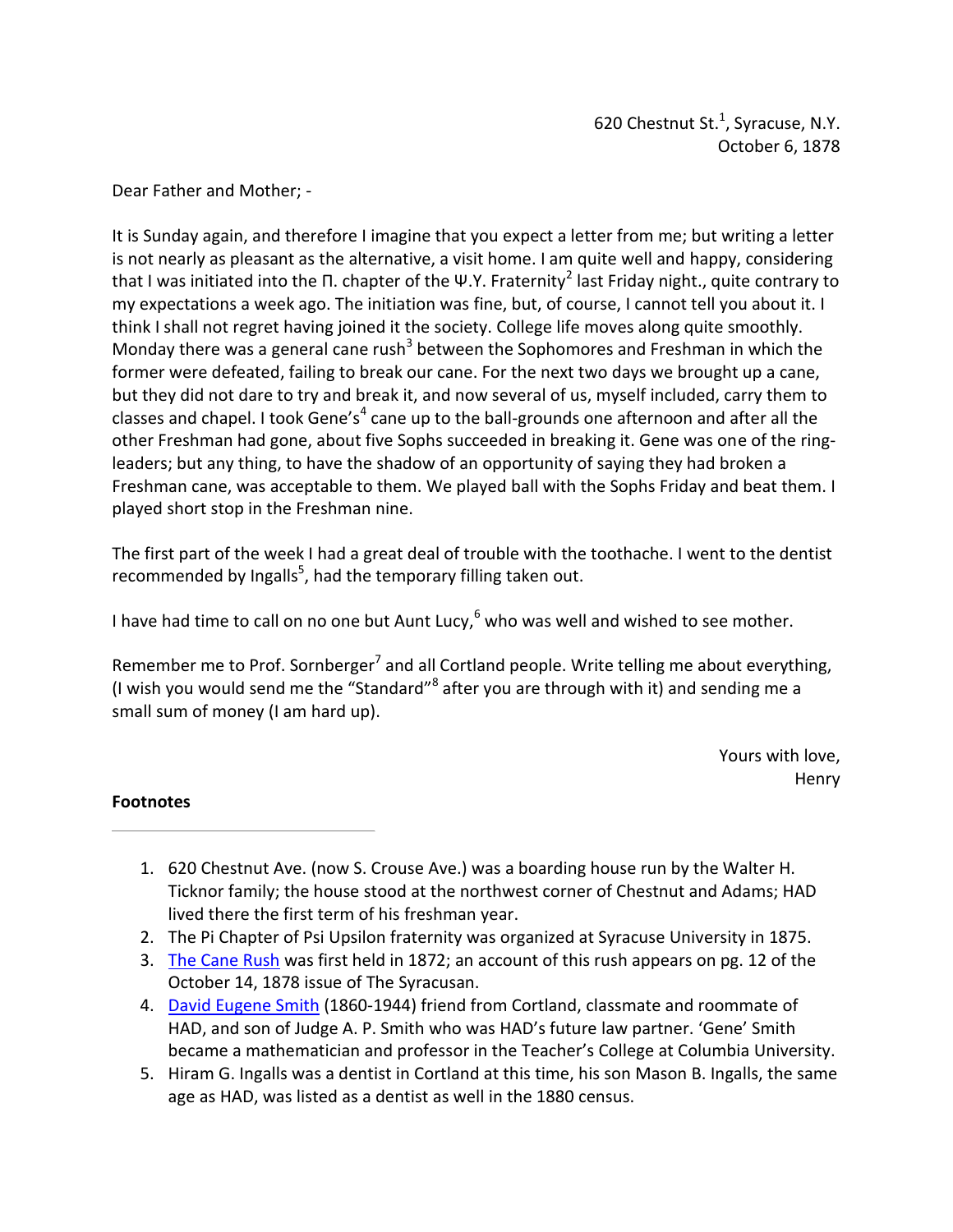- 6. Lucy Barnum Withey (1820-1892), great aunt of HAD, lived at 626 Irving Ave., one block from HAD.
- 7. Professor Samuel John Sornberger, Class of 1878, teacher of English, Physics, Latin and History at State Normal School, Cortland, 1878-1881. Prof. Sornberger roomed with HAD's parents in Cortland.
- 8. The Cortland Standard newspaper.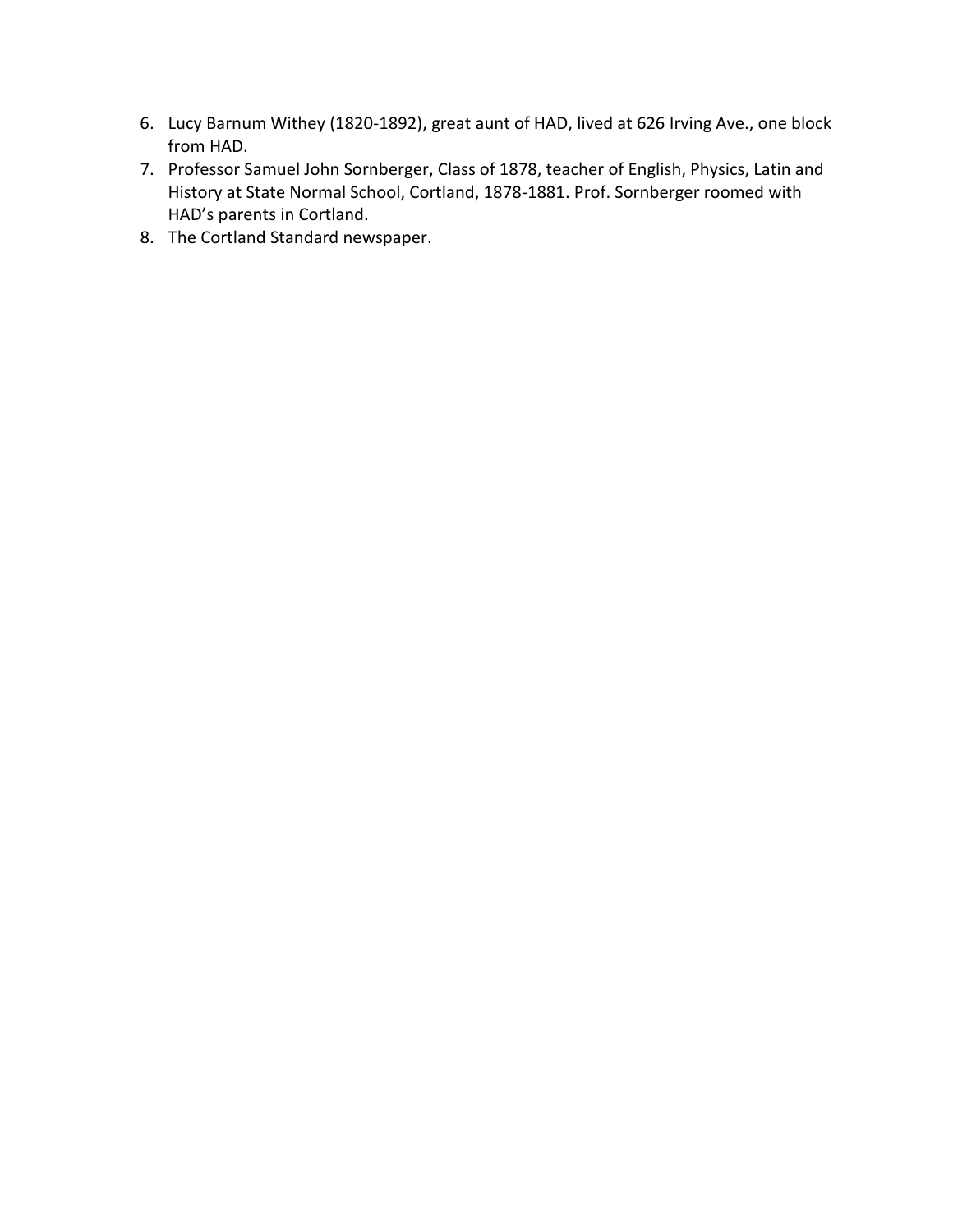Dear Father and Mother,

 In the records of the week just past there is not much of very hard study. Tuesday and Wednesday this week are at any rate east days for me. Prof. Hooper's<sup>2</sup> sickness freed us from a recitation in Greek, and Thursday we had a holiday! You see, we received the Chancellor so heartily that he had to do something in return. Except Saturday I have been out every evening in the week. Don't you think I getting fast? Monday I went and heard Gen. Garfield's<sup>3</sup> speech, which was a fine one. Tuesday was the Senior Ex.,<sup>4</sup> Wednesday was the Chancellor's reception,<sup>5</sup> [I send you a description taken from one of the Syracuse papers, to read, if you have not seen one already. Please preserve it. I was a member of the Committee on Chinese lanterns and fire works, which caused me some work and much worry; but it came off all right at last] – "but to return to my subject", Thursday night I heard 'Bob Ingersoll'<sup>6</sup> whom I do not wish to hear again, and Friday night I, of course, went to  $\Psi$ .Y.<sup>7</sup>

Please learn, if you can, whether Prof. Stowell<sup>8</sup> received the "Syracusan".<sup>9</sup> Tell Prof. Sornberger<sup>10</sup> that the Δ.Υ. society<sup>11</sup> is going to continue the University Herald<sup>12</sup> with larger pages than before, for only one dollar". Success to them!

 You said, father, that if I needed more money to write for it. I am not in absolute want, yet still a slight remittance would make me feel easier.

I am not sure whether I shall come home next Saturday or not. I should like to.

But it is growing dark, I have just time to make Aunt Lucy<sup>13</sup> a call. Therefore I will close. With kind regards to all Cortland people, the best of wishes to Prof. for himself, bird and "aquarium", and with much love to you both, I am,

> Your son, Henry A. Dickinson

- 1. 620 Chestnut Ave. (now S. Crouse Ave.) was a boarding house run by the Walter H. Ticknor family; the house stood at the northwest corner of Chestnut and Adams; HAD lived there the first term of his freshman year.
- 2. George Heberton Hooper, Adjunct Professor of Modern Languages and Acting Professor of Greek 1878-1879
- 3. James Abram Garfield, later 20th president of the United States, gave a speech concerned with finance.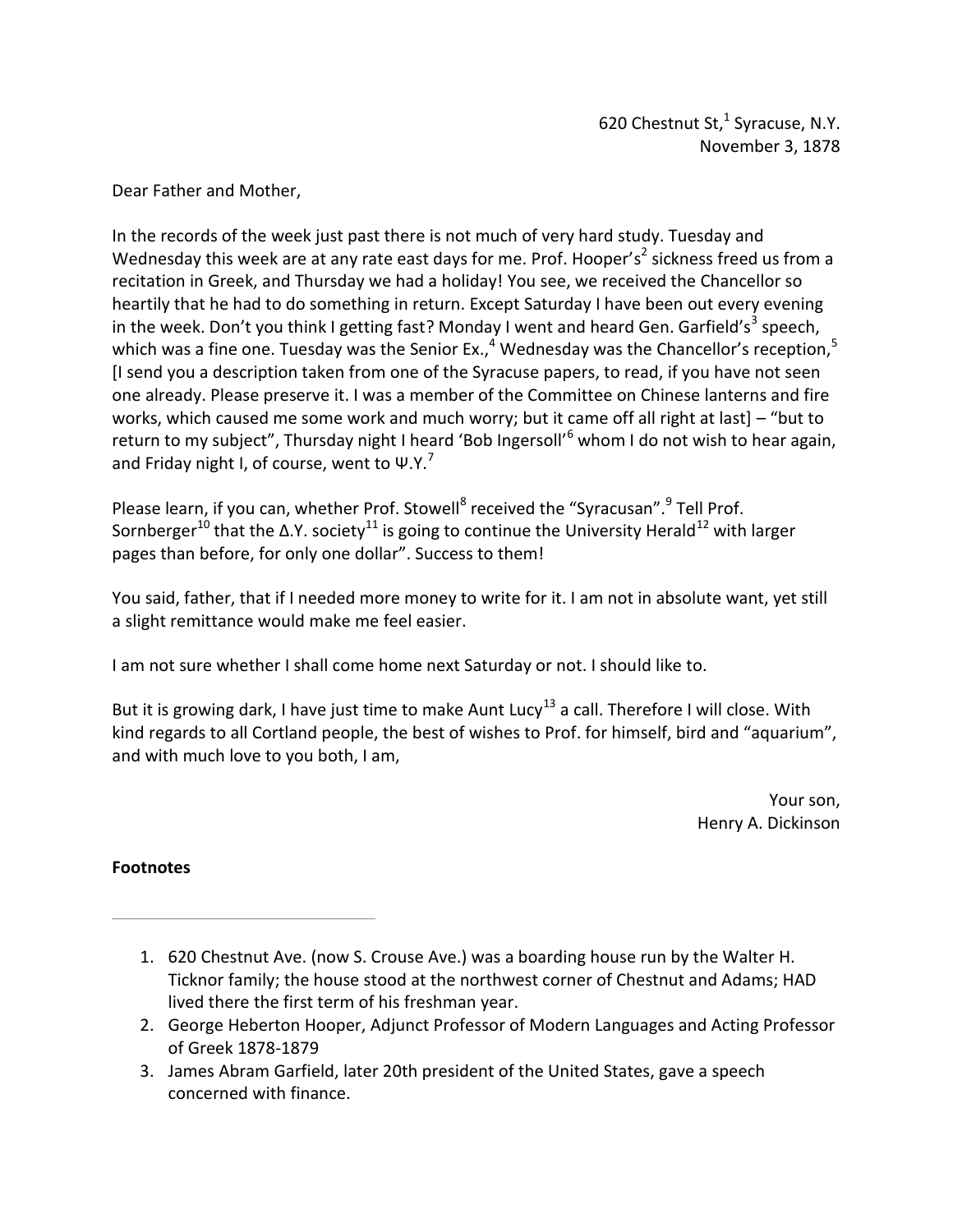- 4. Senior Exhibition of the Class of 1879 held October 29 in the university chapel offered music and readings.
- 5. Chancellor Erastus Otis Haven returned from a European trip and was escorted by the students from the train station to the University with a torchlight parade. Haven had sailed from New York on June 30, 1878.
- 6. Robert Green 'Bob' Ingersoll (1833-1899), "foremost orator and political speechmaker of late 19th century America", lectured on "Some Mistakes of Moses" at the Wieting Opera House, October 31, 1878.
- 7. Psi Upsilon, HAD's fraternity.
- 8. Thomas Blanchard Stowell, teacher at the Cortland Normal School, later head of the State Normal School at Potsdam and first dean of the School of Education at USC.
- 9. The first issue of The Syracusan, was published October 14 by three fraternities including HAD's Psi Upsilon.
- 10. Professor Samuel John Sornberger, Class of 1878, teacher of English, Physics, Latin and History at State Normal School, Cortland, 1878-1881. Prof. Sornberger roomed with HAD's parents in Cortland.
- 11. Delta Upsilon fraternity.
- 12. The University Herald, SU student newspaper predating the Daily Orange.
- 13. Lucy Barnum Withey (1820-1892), great aunt of HAD, lived at 626 Irving Ave., one block from HAD.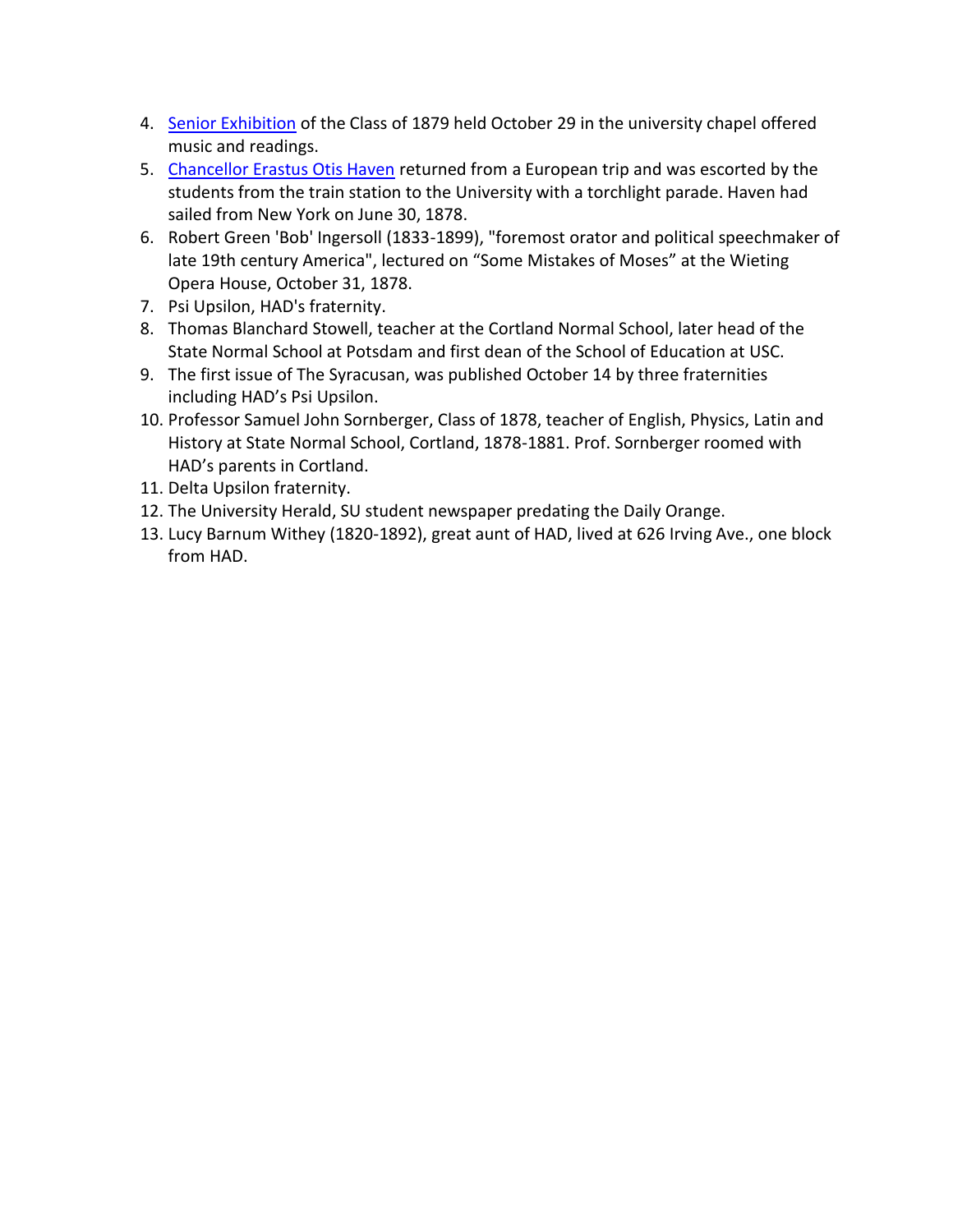Dear Father and Mother; -

I will just go through the form of writing you a letter, for I shall be with you on Wednesday, doubtless. I am well and happy. Wednesday I had the old filling taken out of that tooth. And a temporary filling, put in by Dr. Palmer, $1$  does not trouble me.

Thursday evening I was at a sociable at Chancellor Havens.<sup>2</sup> Had a pleasant time. Ψ.Υ. <sup>3</sup> was out in full force. Took the place by storm.

Gene<sup>4</sup> and I are going to change our boarding house.<sup>5</sup> Tallman<sup>6</sup> (the fellow that you saw, mother) wants us to come over to his place on University Avenue.<sup>7</sup> We get a pleasanter place at the same rates. We have come to the conclusion only after long deliberation. Will tell you all about it Wednesday. Have had no trouble here. Will move after the holidays. You must have again forgotten about that Cortland paper.

I have just written a long letter to Fred. $8$ 

Tell Prof. Sornberger<sup>9</sup> that Sackett<sup>10</sup> is back, dazzling the eyes, and kindling the admiration of the Δ.Υ.  $11$  freshmen.

Excuse penmanship. Must hurry to get this into the mornings mail.

Your son, Henry A. Dickinson

- 1. Dr. Stewart B. Palmer, Dentist.
- 2. Chancellor Erastus Otis Haven lived at No. 5 Harlow Block on E. Genesee St., near University Ave.
- 3. Psi Upsilon, HAD's fraternity.
- 4. David Eugene Smith (1860-1944) friend from Cortland, classmate and roommate of HAD, and son of Judge A. P. Smith who was HAD's future law partner. 'Gene' Smith became a mathematician and professor in the Teacher's College at Columbia University.
- 5. 620 Chestnut Ave. (now S. Crouse Ave.), boarding house run by the Walter H. Ticknor family; the house stood at the northwest corner of Chestnut and Adams.
- 6. John Francis Tallman (1854-1918), Class of 1879.
- 7. 15 University Ave., boarding house run by David L. and Mary E. Pike.
- 8. Fred H. Wilkins, son of Andrew and Laura J. Wilkins, a friend, formerly from Cortland.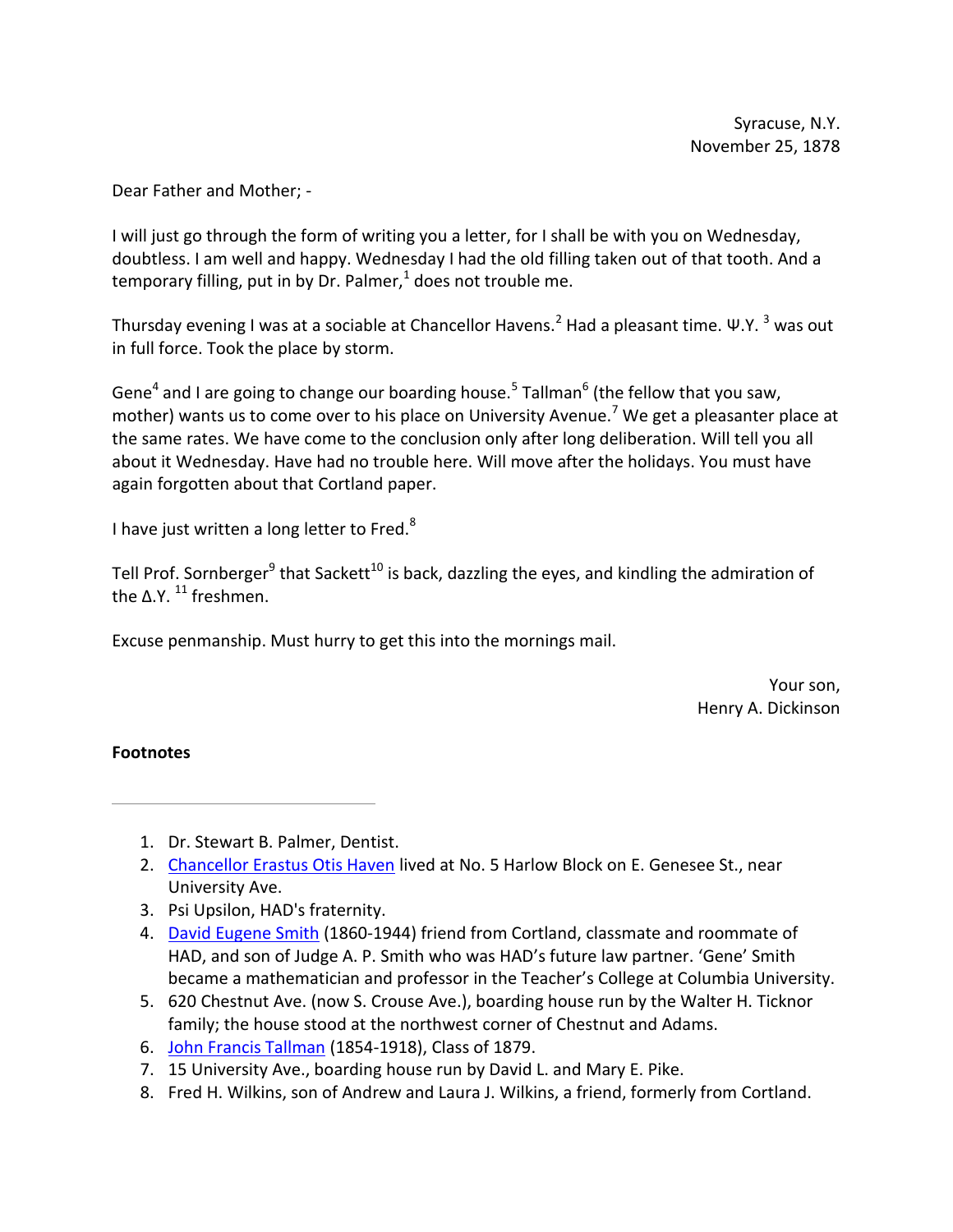- 9. Professor Samuel John Sornberger, Class of 1878, teacher of English, Physics, Latin and History at State Normal School, Cortland, 1878-1881. Prof. Sornberger roomed with HAD's parents in Cortland.
- 10. Martin Russell Sackett, Class of 1880, later principal of Gouverneur Wesleyan Seminary, publisher of the Northern Tribune, and Consul to Prescott Canada; in the summer of 1878 he accidentally cut his knee so severely that it prevented his return to college in the fall.
- 11. Delta Upsilon fraternity.